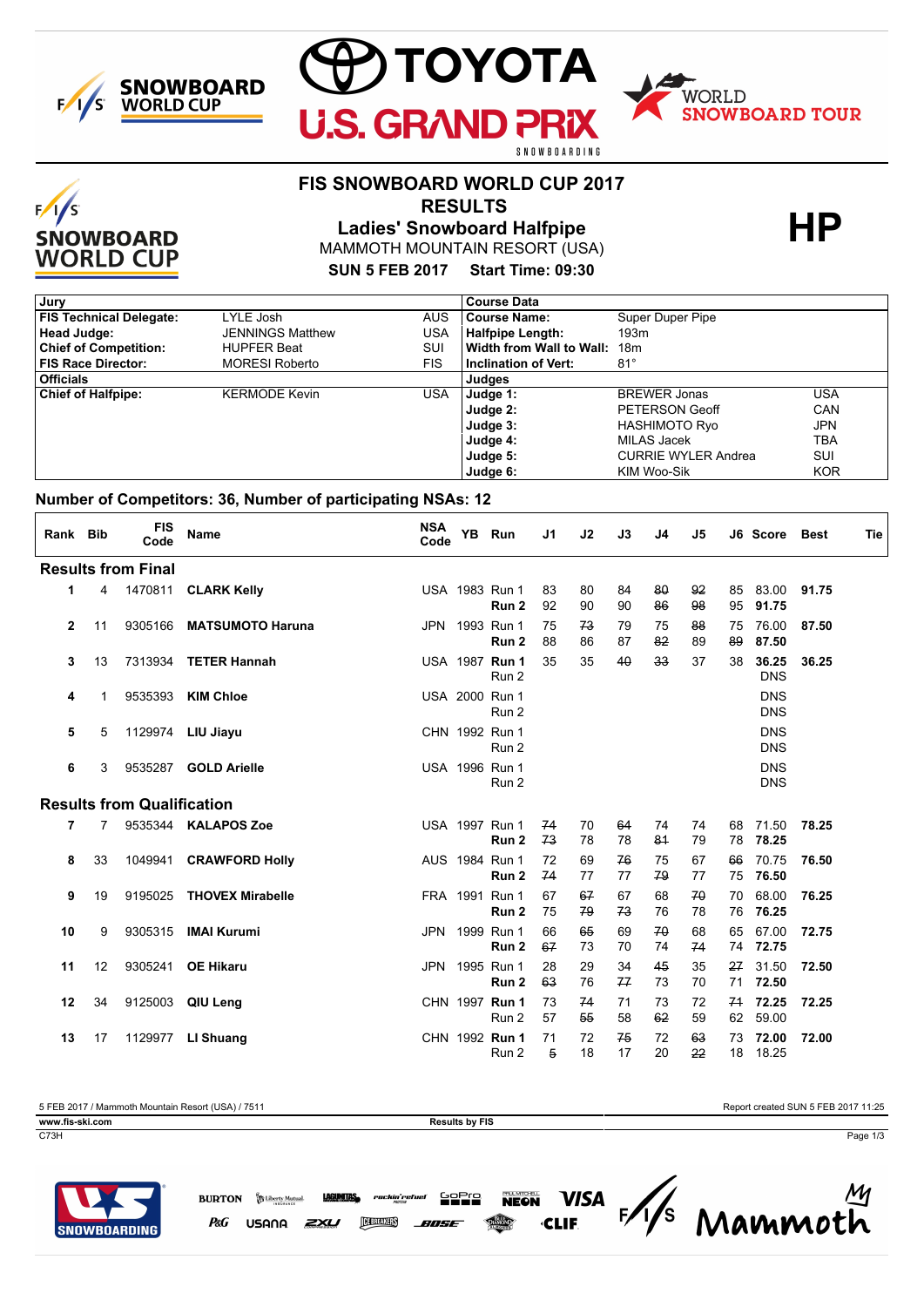





# **FIS SNOWBOARD WORLD CUP 2017**

 **RESULTS**

MAMMOTH MOUNTAIN RESORT (USA) Ladies' Snowboard Halfpipe **HP** 

**SUN 5 FEB 2017 Start Time: 09:30**

## **Number of Competitors: 36, Number of participating NSAs: 12**

| Rank Bib |    | <b>FIS</b><br>Code | <b>Name</b>                    | <b>NSA</b><br>Code | YB Run                             | J1       | J2       | J3       | J4       | J5                    |          | J6 Score          | Best  | Tie |
|----------|----|--------------------|--------------------------------|--------------------|------------------------------------|----------|----------|----------|----------|-----------------------|----------|-------------------|-------|-----|
| 14       | 8  |                    | 9045073 ARTHUR Emily           |                    | AUS 1999 Run 1<br>Run 2            | 70<br>25 | 75<br>26 | 74<br>26 | 67<br>28 | 65<br>24              | 26       | 62 69.00<br>25.75 | 69.00 |     |
| 15       | 2  |                    | 1129975 CAI Xuetong            |                    | CHN 1993 Run 1<br>Run 2            | 54<br>65 | 50<br>63 | 50<br>63 | 56<br>70 | 50<br>74              | 48<br>68 | 51.00<br>66.50    | 66.50 |     |
| 16       | 6  | 9535389            | <b>MASTRO Maddie</b>           |                    | USA 2000 Run 1<br>Run 2            | 62<br>69 | 60<br>66 | 58<br>61 | 50<br>66 | 56<br>62              | 53<br>60 | 56.75<br>63.75    | 63.75 |     |
| 17       | 20 |                    | 7105024 TSUYUKI Katie          |                    | CAN 1982 Run 1<br>Run 2            | 42<br>56 | 37<br>61 | 38<br>65 | 29<br>58 | 39<br>66              | 35<br>61 | 37.25<br>61.25    | 61.25 |     |
| 18       | 22 |                    | 9535342 BARRETT Madison Taylor |                    | USA 1998 Run 1<br>Run <sub>2</sub> | 30<br>50 | 28<br>51 | 27<br>50 | 26<br>60 | 29<br>59              | 25<br>63 | 27.50<br>55.00    | 55.00 |     |
| 19       | 27 |                    | 9125004 WU Shaotong            |                    | CHN 1998 Run 1<br>Run 2            | 52<br>30 | 48<br>25 | 53<br>25 | 53<br>30 | 52<br>28              | 56<br>27 | 52.50<br>27.50    | 52.50 |     |
| 20       | 18 |                    | 1526101 NICOLL Mercedes        |                    | CAN 1983 Run 1<br>Run 2            | 44<br>47 | 42<br>47 | 46<br>54 | 47<br>45 | 48<br>46              | 43<br>45 | 45.00<br>46.25    | 46.25 |     |
| 21       | 23 |                    | 9205072 ETTEL Leilani          |                    | GER 2001 Run 1<br>Run 2            | 34<br>38 | 39<br>44 | 48<br>44 | 41<br>44 | 44<br>44              | 42<br>44 | 41.50<br>44.00    | 44.00 |     |
| 22       | 26 |                    | 9535244 DRAMISE Jenna          |                    | USA 1990 Run 1<br>Run 2            | 40<br>41 | 35<br>40 | 44<br>49 | 39<br>43 | 46<br>49              | 38<br>39 | 40.25<br>43.25    | 43.25 |     |
| 23       | 24 | 9325024            | <b>JEONG Yu-rim</b>            |                    | KOR 1998 Run 1<br>Run 2            | 46<br>49 | 43<br>22 | 40<br>23 | 44<br>27 | 42<br>26              | 40<br>20 | 42.25<br>22.75    | 42.25 |     |
| 24       | 29 | 9325030            | <b>KWON Sunoo</b>              |                    | KOR 1999 Run 1<br>Run 2            | 39<br>49 | 44<br>20 | 43<br>28 | 46<br>22 | 33 <sub>3</sub><br>23 | 41<br>23 | 41.75<br>22.00    | 41.75 |     |
| 25       | 10 | 7539968            | <b>HIGHT Elena</b>             |                    | USA 1989 Run 1<br>Run 2            | 50<br>27 | 45<br>36 | 37<br>30 | 30<br>26 | 34<br>25              | 30<br>25 | 36.50<br>27.00    | 36.50 |     |
| 26       | 15 |                    | 9535272 EDWARDS Noelle         |                    | USA 1996 Run 1<br>Run <sub>2</sub> | 36<br>33 | 34<br>35 | 35<br>42 | 36<br>39 | 38<br>34              | 36<br>37 | 35.75<br>36.25    | 36.25 |     |
| 26       | 21 |                    | 7105068 IRWIN Calynn           |                    | CAN 1989 Run 1<br>Run 2            | 35<br>37 | 33<br>38 | 36<br>38 | 43<br>36 | 40<br>34              | 34<br>33 | 36.25<br>36.25    | 36.25 |     |
| 28       | 28 |                    | 1569999 VERDNIK Kaja           |                    | SLO 1999 Run 1<br>Run <sub>2</sub> | 33<br>34 | 36<br>37 | 39<br>44 | 34<br>36 | 26<br>32              | 31<br>32 | 33.50<br>34.25    | 34.25 |     |
| 29       | 30 | 9535341            | <b>SPITERI Jenise</b>          |                    | MLT 1992 Run 1<br>Run 2            | 27<br>28 | 27<br>33 | 32<br>34 | 33<br>34 | 37<br>39              | 32<br>34 | 31.00<br>33.75    | 33.75 |     |
| 30       | 25 |                    | 9535411 WEBSTER Kirsten        |                    | USA 2000 Run 1<br>Run 2            | 32<br>27 | 32<br>29 | 33<br>33 | 34<br>35 | 32<br>34              | 33<br>36 | 32.50<br>32.75    | 32.75 |     |
| 31       | 36 |                    | 9415029 CRAIG Dakota           |                    | NZL 1995 Run 1<br>Run 2            | 31<br>25 | 30<br>20 | 31<br>20 | 35<br>20 | 31<br>28              | 28<br>48 | 30.75<br>21.25    | 30.75 |     |
| 32       | 32 |                    | 9565003 KRALJ Eva              |                    | SLO 2000 Run 1<br>Run 2            | 25<br>20 | 25<br>29 | 28<br>29 | 28<br>34 | 28<br>30              | 29<br>28 | 27.25<br>29.00    | 29.00 |     |

5 FEB 2017 / Mammoth Mountain Resort (USA) / 7511 Report created SUN 5 FEB 2017 11:25

P&G

**www.fis-ski.com Results by FIS** 

C73H Page 2/3



Mammoth **BURTON S** Liberty Mutual **LAGUNTAS** rockin'r **Sepre VISA**  $\frac{1}{s}$ **CLEREAKERS** ZXU USANA *ANSE*